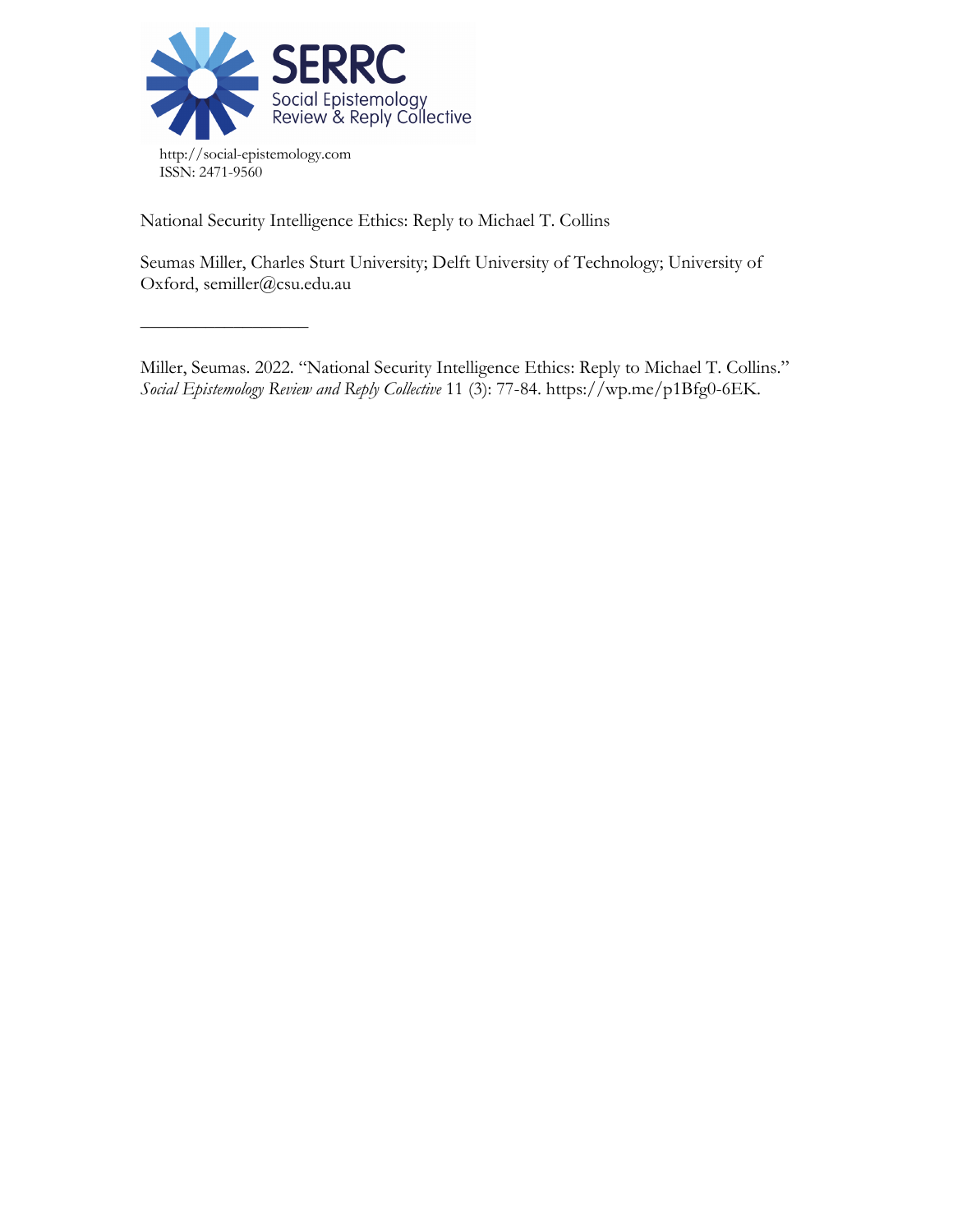

Michael Collins has provided comments on my article on national security intelligence ethics and offered a legal proceduralist conception in opposition to my teleological conception. 1,2 Collins says that:

Just Intelligence Theory treats Intelligence Collection as ancillary to preventing or winning wars, thus it imports Just War Theory's mentality. Miller's examination, which identifies the makings of a workable theory in the necessity and proportionality analysis, maintains this war footing by focusing too much on the purposes of Intelligence Collection.<sup>3</sup>

Here I initially make a number of points in relation to Collins' account of the content of my article since that account is incorrect in a number of important respects. Following that I discuss two other issues Collins raises.

Firstly, it is incorrect that I support Just Intelligence Theory or that my "examination maintains this war footing [of Just Intelligence Theory]". Regarding Just Intelligence Theory, I say:

[W]hile so-called Just Intelligence Theory—comprising *jus ad intelligentiam* and *jus in intelligentia*—provides a useful starting point in the construction of a normative framework for national security intelligence activities, ultimately it is found to be wanting in a number of important respects. For instance, while war ought to be a last resort, intelligence collection and analysis ought to be a first resort. On the other hand, some constitutive principles of Just War Theory are, appropriately revised, applicable to national security intelligence activity, notwithstanding the essentially epistemic character of intelligence activity.<sup>4</sup>

Thus, sections 3 and 6 of my article discuss important respects in which the Just Intelligence Theory is to be found wanting. For instance, I argue in section 6 that "there is a normative principle governing espionage, in particular, that is not a constitutive principle of Just War Theory; this is a principle of reciprocity".<sup>5</sup>

Now consider the claim that I "maintain this war footing [of Just Intelligence Theory]". On the contrary, I say, for instance:

<sup>1</sup> Collins, Michael T. 2021. Civil Service Intelligence Ethics: A Reply to Miller's 'Rethinking the Just Intelligence Theory of National Security Intelligence Collection and Analysis'." *Social Epistemology Review and Reply Collective* 10 (9):  $51-60 < p$ 

<sup>2</sup> Miller, Seumas. 2021. "Rethinking the Just Intelligence Theory of National Security Intelligence Collection and Analysis: The Principles of Discrimination, Necessity, Proportionality and Reciprocity." *Social Epistemology* 35 (3): 211-231. 3 Collins 2021, 51.

<sup>4</sup> Miller 2021, 211.

<sup>5</sup> Miller 2021, 212.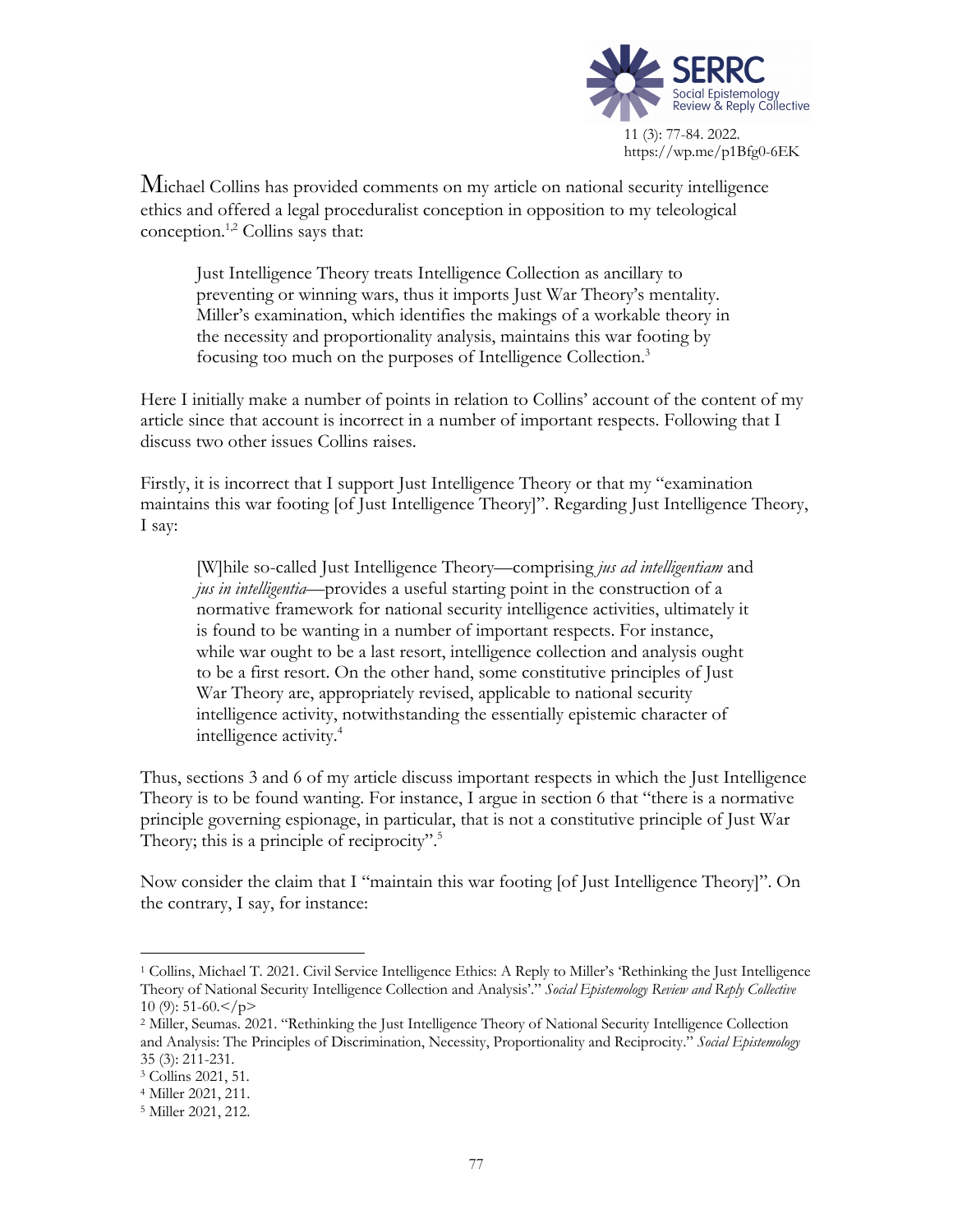The targets of internal national security criminal intelligence activities such as terrorists are, presumably, criminals or suspected criminals. As such, they fall under what might be termed the law enforcement model under which law enforcement agencies such as the FBI conduct their activities, including their national security intelligence activities. However, the law enforcement model does not sit well with JWT [Just War Theory] nor, evidently, with JIT [Just Intelligence Theory]. 6

In fact, my view of national security intelligence is that it is considerably wider than military intelligence (and excludes some military intelligence) and also wider than criminal intelligence (but, of course, excludes most criminal intelligence). Accordingly, I say:

National security intelligence is sometimes collected, stored, analysed and disseminated, as actionable intelligence, by military organisations, sometimes by police organisations, but paradigmatically by intelligence agencies the institutional purpose of which is internal and/or external national security, e.g. the CIA, NSA, GCHQ, MI5, MI6, Mossad, RAW, ASIO, etc. Accordingly, what makes information or other data collected by these agencies national security intelligence is that these agencies collect, analyse and disseminate this information in the service of national security—national security being the primary institutional purpose of these agencies.<sup>7</sup>

More generally, in my article I do not offer a *theory* of national security intelligence. Rather I content myself with a brief and limited characterisation of national security intelligence as "intelligence pertaining to serious internal or external threats to the nation-state itself, or to one of its fundamental political, military or criminal justice institutions, and that these threats might emanate from state or non-state actors, e.g. terrorist groups". <sup>8</sup> Since the nation-state also relies on economic (e.g. agribusinesses, banks) and epistemic, (e.g. universities, the news organisations) institutions, then, at least in principle, serious threats to these institutions might also come to be national security threats. However, I do make the point—apparently contested by Collins—9 that the concept of national *security* should not become so permissive as to be equated with national *interest* since to do so would license all manner of morally illegitimate activities, and associated intelligence activities, in the name of national security, such as wars of conquest.<sup>10</sup> Moreover, I distinguish between institutions that conduct national security intelligence activity and, in relation to that activity, between the macro and the micro levels.<sup>11</sup> Importantly, and consistent with Collins' own view,<sup>12</sup> and as I argue

<sup>6</sup> Miller 2021, 217.

<sup>7</sup> Miller 2021, 213-214.

<sup>8</sup> Miller 2021, 214.

<sup>9</sup> Collins 2021, 54.

<sup>10</sup> Collins 2021.

<sup>&</sup>lt;sup>11</sup> Collins 2021, section 5.

<sup>12</sup> Collins 2021, 55.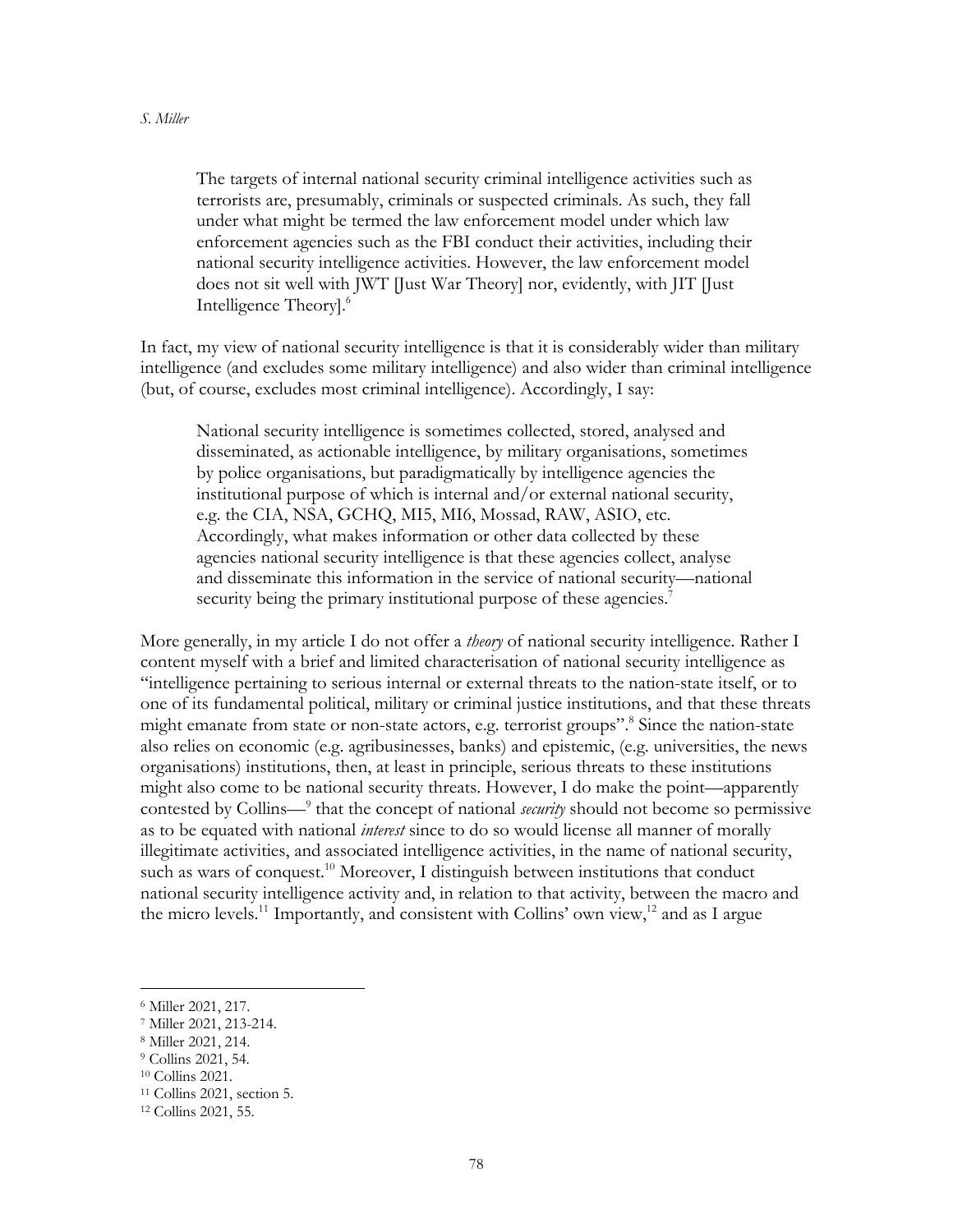

11 (3): 77-84. 2022. https://wp.me/p1Bfg0-6EK

elsewhere in detail, <sup>13</sup> these institutions are primarily, but not exclusively, epistemic institutions. However, the burden of my article consists in, firstly, rejecting Just Intelligence Theory (as far as I am aware, the currently only worked out normative theory of national security intelligence on offer) and, secondly, offering analyses of four particular principles that I argue are relevant to the ethics of national security intelligence activity, namely (as the sub-title of my article makes clear), discrimination, necessity, proportionality and reciprocity. In doing so, however, one of my main points is that each of these principles, in its formulation and application in relation to national security intelligence activity, is very different to its formulation and application in Just War Theory, i.e. in kinetic military activity. For instance, Just War Theory's jus in bello principle of discrimination prohibits deliberate targeting of innocent civilians but the counterpart principle of discrimination\* in national security intelligence activity does not prohibit, for instance, surveillance of suspects or even, if necessary, of the innocent associates of suspects or offenders.<sup>14</sup>

Let me now turn to two other issues raised by Collins, namely, knowledge as an end-in-itself and institutional purpose. Collin's views on these two issues are quite different from mine, although I do not address either of these issues in any detail in my article.

## **National Security Intelligence as an End-in-Itself**

Collins seemingly rejects my view, indeed the standard view, that national security intelligence is actionable in favour of the view that knowledge is an end-in-itself ("We should reframe our view of Intelligence Collection. Miller narrows his focus to actionable intelligence … "15). Contra Collins, I suggest that national security intelligence ought to be both an end-in-itself *and* actionable (which is, of course, not to say that every single item of intelligence is actionable on its own—actionable intelligence is, typically, a structured set of items). At any rate, Collins misunderstands the relationship between knowledge, including accurate national security intelligence, as an end-in-itself and actionable intelligence. Let me explain. 16

Contrary to Collins view that national security intelligence is *merely* in end-in-itself and is not intended to be actionable, intelligence is in fact in the service of kinetic activity, e.g. making arrests, preventing cyber-attacks or bombing installations, and, therefore, needs to be actionable by the relevant decision-makers, e.g. police officers, combatants, politicians. Accordingly, intelligence officers need to be responsive to decision-makers but also, if their intelligence is ultimately to be beneficial, somewhat independent of decision-makers so that it is evidence-based and not vitiated by political interference. Moreover, some distinction needs to be maintained between intelligence as 'raw data' and intelligence as the epistemic product of some process of analysis and evaluation according to different criteria, including

<sup>13</sup> Miller, Seumas. Forthcoming. "National Security Intelligence Activity: A Philosophical Analysis" *Intelligence and National Security*.

<sup>14</sup> Miller 2021, 218.

<sup>15</sup> Collins 2021, 52.

<sup>16</sup> This material is drawn from Miller, Seumas. 2010. *The Moral Foundations of Social Institutions: A Philosophical Study*. New York: Cambridge University Press.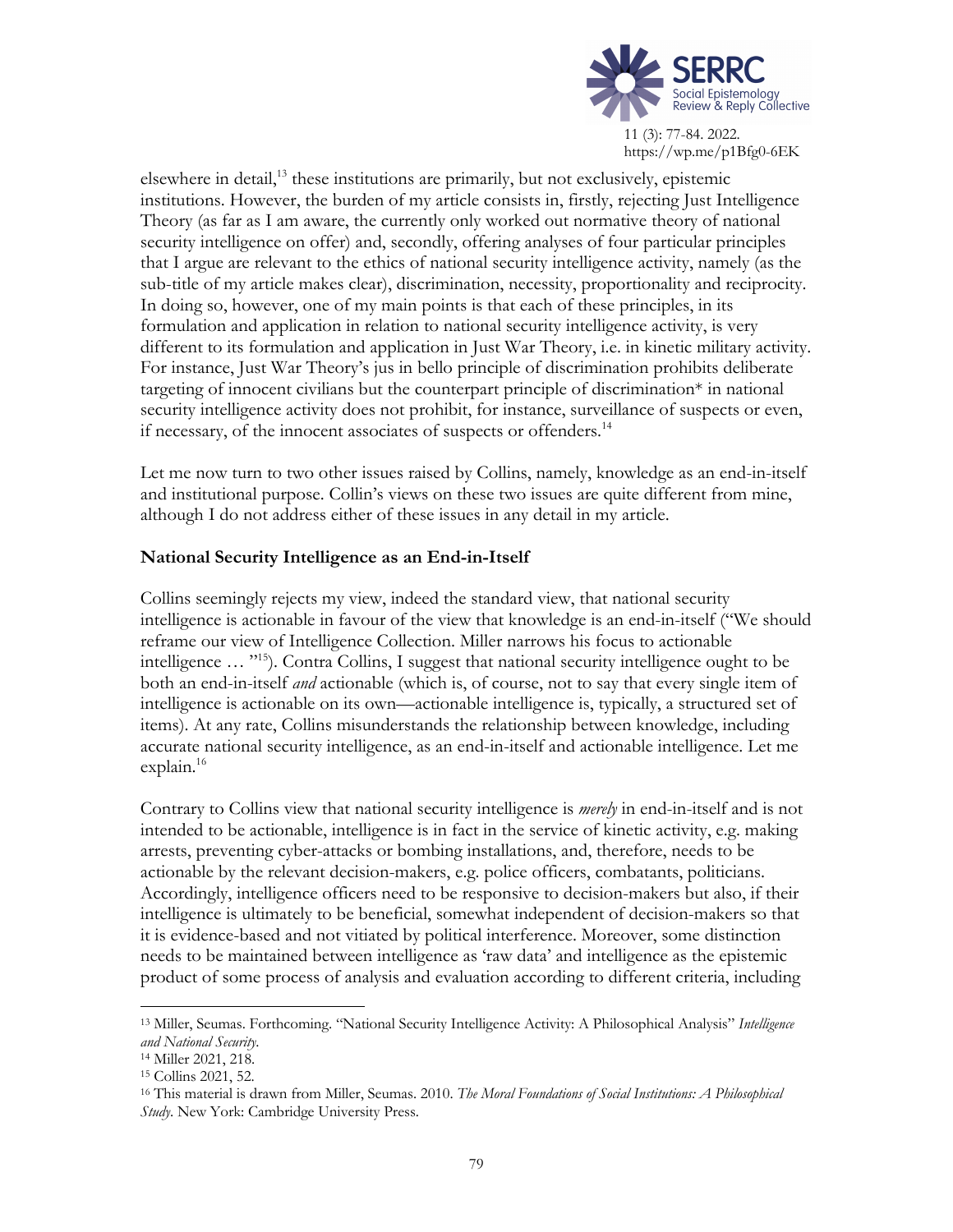## *S. Miller*

the likelihood that it is true, its importance (assuming it is true), and (relatedly) the reliability of its source. Hence the distinction between collectors and analysts, but also the need for ongoing cooperation between the occupants of these different intelligence roles.

In the light of the above-mentioned distinctions between collectors, analysts and decisionsmakers operating in an adversarial context, it makes sense to introduce *some* notion of an intelligence cycle (of which there are many available models) involving not only a one-way circular process in which intelligence is directed to be collected, collected, analysed and acted on by decision-makers who in turn direct further intelligence to be collected—doing so in part because of the actions of antagonists (including in response to the actions consequent on the decisions of one's own decision-makers). The process is not simply circular but also (at least ideally) two-way interactive at each of the points in the 'circle', e.g. between intelligence officers and decision-makers.

In addition, intelligence can be categorized in various ways according to its source, mode of communication, content, potential use and so on. For instance, regarding its potential use, intelligence can be categorized as strategic, tactical or operational. This latter set of distinctions can be seen in the light of the threefold distinction between the institutional, the macro and the micro levels. The institutional level refers to matters such as the purpose, structure, resources and culture of an intelligence agency, and its institutional relationships to, for instance, government or the military forces it serves. There is a further distinction between activities at the macro level (e.g. the design of a national intelligence strategy, the establishment of bulk databases by security agencies for national security purposes) and those at the micro level (e.g. the conduct of a specific operation utilising data from a bulk database).

Again, intelligence can also be categorized (inter alia, according to its source and mode of existence) as human intelligence (HUMINT), signals intelligence (SIGINT), social media intelligence (SOCMINT), open-source intelligence (OSINT), imagery intelligence (IMINT), geospatial intelligence (GEOINT) and so on. In recent times various forms of electronic intelligence have emerged as of great importance, notably metadata (phone or email data other than content, e.g. phone call number, time and duration of call) in the context of endto-end encryption impeding access to content. Moreover, OSINT and SOCMINT are increasingly important intelligence sources. Thus intelligence agencies have increased their uses of data mining and analytics technologies, notably machine learning techniques and computer vision algorithms. More generally, the content of intelligence is multifarious. Content can include discrete items of information, e.g. name of a foreign agent, or larger fragments of epistemic material, e.g. a list of associates, the strategic plan of the enemy. The content might be a fact, a formula, a map, an image, an opinion, an ideological claim, an expressed emotion, a video clip, a narrative about a sequence of events, and so on.

Notwithstanding its multiplicity of forms, intelligence, and national security intelligence in particular, is an epistemic notion and, ideally it consists of knowledge, i.e. it is true or correct or accurate or probably true, or some such. Thus, intelligence officers aim at, or ought to aim at, knowledge. However, the fact that intelligence officers ought to aim at knowledge is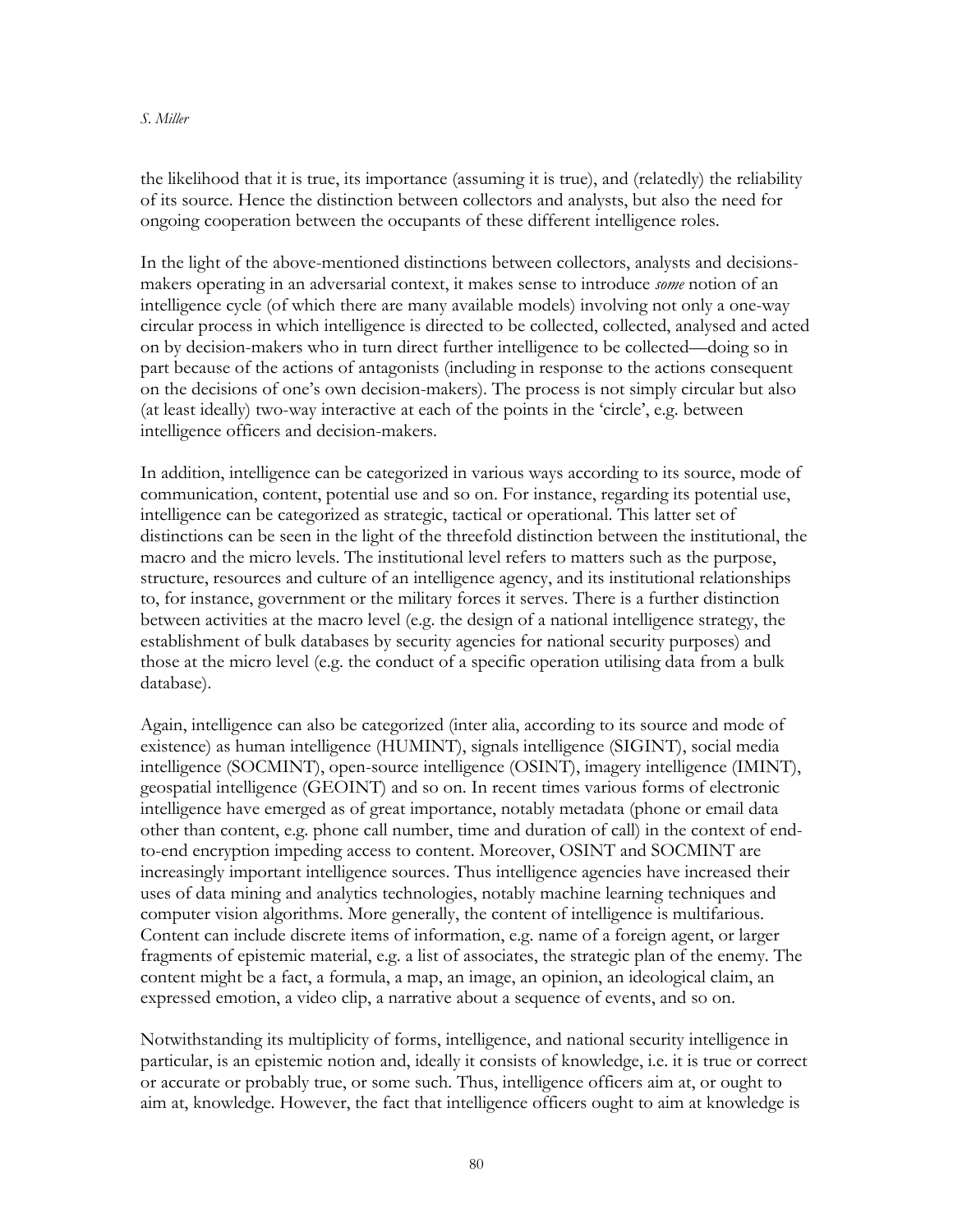

11 (3): 77-84. 2022. https://wp.me/p1Bfg0-6EK

entirely consistent with the above made claim that national security intelligence activity is ultimately undertaken in the service of kinetic action undertaken by other agencies. For knowledge is the fundamental *proximate point* of intelligence collection and analysis but, nevertheless, such knowledge, once acquired by intelligence officers, needs to be disseminated to others, notably decision-makers, and not 'left in the head' of the intelligence officer. In short, intelligence officers *ought* to have the acquisition of knowledge as their principal aim or end but, *in addition*, intelligence thus acquired needs to be actionable.

Indeed, the acquisition of knowledge is not only an end, but an end-in-itself, for intelligence officers; and this is so, notwithstanding the further requirement that the truths acquired be actionable. For the activities of intelligence collection and analysis are not related to knowledge merely as means to end, but also conceptually. Truth is not an external contingently connected end which some intelligence activities might be directed towards if the intelligence officers happened to have an interest in truth, rather than, say, an interest in falsity. Rather truth is internally connected to intelligence activity. Thus, aiming at truth is aiming at truth as an end-in-itself. This is consistent with also aiming at truth as a means to some other further end, such as winning a war. In other words, supposed intelligence activity which *only* aimed at truth as a means to some other end would not be genuine intelligence activity or would be defective *qua* intelligence activity, since for such a pseudo-intelligence officer truth would not be internal to his or her activity.

Such pseudo-intelligence officers would abandon truth-aiming if, for example, it turns out that the best means to the officer's end is not after all truth, but rather falsity. Obviously, such pseudo-intelligence officers would be extremely dangerous since their intelligence would be very unreliable. For they are not simply officers who aim at (and more often than not acquire) the truth but who, nevertheless, often present false reports to their political masters (or other 'clients') knowing them to be false (or, more likely, to be somewhat misleading because unpalatable truths are omitted or downplayed). Rather these pseudointelligence officers do not aim at truth in the first place. That is, having little interest in the truth, they do not seek the truth and, as a result, do not themselves acquire knowledge; therefore, they do not have knowledge to pass on to their political masters.

Of course, in the real world such pseudo-intelligence officers are unlikely to exist in a pure form. However, in an intelligence agency lacking in independence and in which intelligence officers' desire to please, or more likely, desire not to antagonise their political masters (e.g. some Soviet intelligence officers who served under Stalin) the commitment to the truth might well weaken, especially when one considers the inherent difficulties in acquiring accurate, significant national security intelligence from adversaries determined to maintain information security. As a consequence, such intelligence officers might initially have the practice of reporting what they know to be false or misleading on some occasions when it is politically or otherwise expedient to do so, but end up over time largely abandoning the practice of evidence-based truth-seeking in favour of selective data collection and skewed analyses in the service of personal, political or other non-epistemic agendas; that is, end up becoming something akin to pseudo-intelligence officers.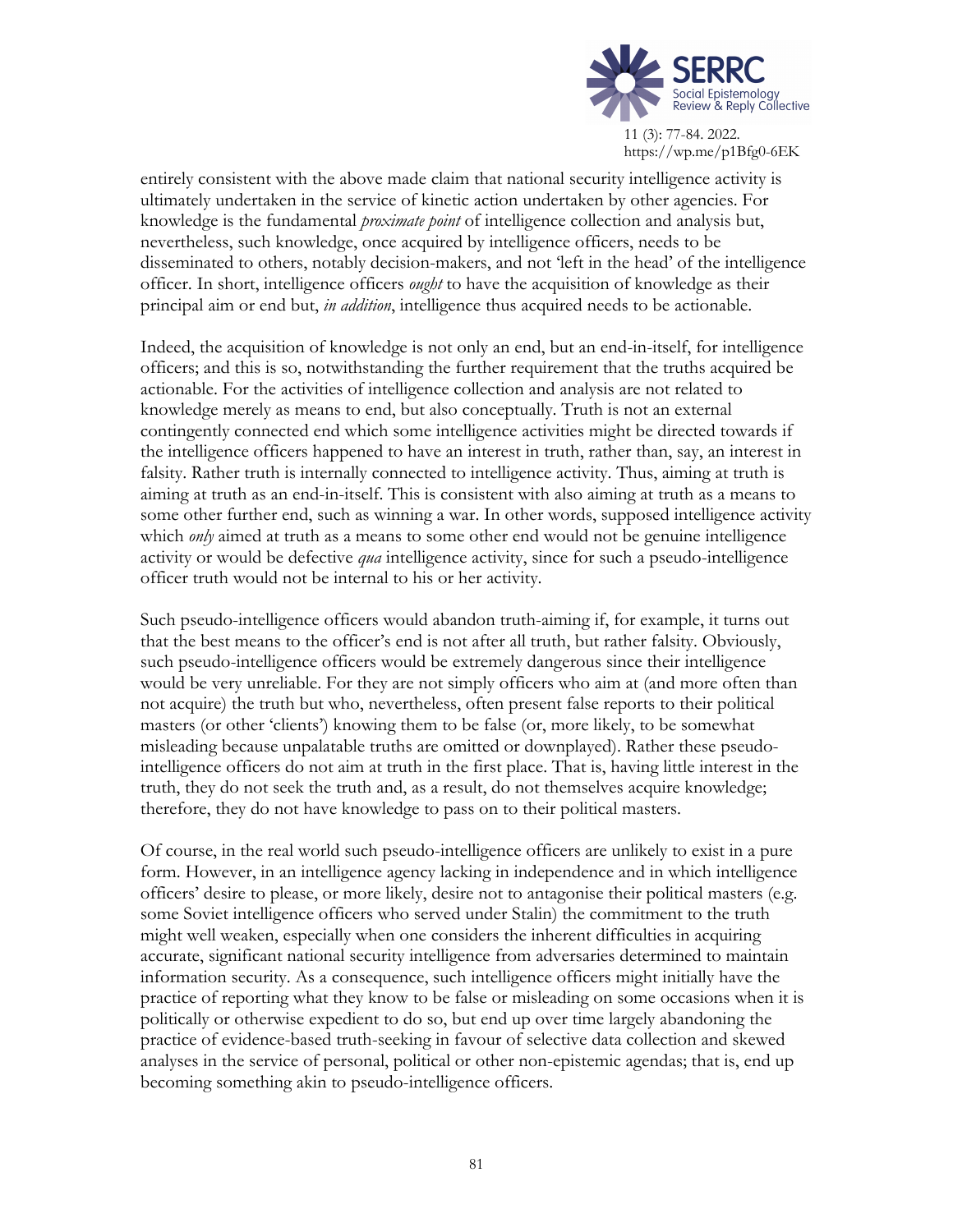## **National Security Intelligence Agencies and Institutional Purpose**

Collins rejects my teleological perspective in favour of a legal proceduralist one ("a theory of intelligence should start with the political theories constraining all government action. These take the form of neutral predetermined rules and procedures"<sup>17</sup>). While I concentrate on defending my teleological perspective here, I note in passing that in describing his proceduralist approach he constantly makes reference to institutional purposes, e.g. "Purpose can be part of the analysis".<sup>18</sup> I suggest that this is, in fact, inevitable. This is because institutional purposes are a defining feature of institutions, normatively speaking. I also note that my teleological account of the normative foundations of institutions (detailed  $e$ lsewhere<sup>19</sup>), including epistemic institutions, is framed in terms of institutional purposes, institutional *structure* and institutional *culture*. However, on this account institutional procedures are, or ought to, in large part derived from institutional purposes, e.g. the rights and duties of intelligence officers *ought* to derive *in large part* from the epistemic purposes of intelligence agencies. (There are, of course, human rights and other *side constraints* on intelligence activity.)

As we have just seen, whereas the primary institutional purpose of national security intelligence agencies is essentially epistemic, the realisation of this epistemic purpose serves a larger national security purpose only realizable by the kinetic activity of other institutions, e.g. the military. Accordingly, there is an institutional division of labour; the intelligence agency provides knowledge (or weaker epistemic goods) to the decision-makers, e.g. politicians, military leaders, who in turn act (or refrain from acting) on that knowledge. In order for this institutional division of labour to function successfully it is critical that the intelligence provided is reliable and, therefore, that the epistemic activity of the intelligence agencies is unduly influenced or otherwise undermined by the institutions which they serve, e.g. by their political masters.

Consistent with an appropriate level of responsiveness to their political masters' national security intelligence demands, it is necessary that intelligence officers' professional commitment to the epistemic purposes of their intelligence agencies override any personal loyalty they might have to their political masters; indeed, on occasion, they may need to speak unpalatable truths to power. However, it is also necessary that intelligence officers have an overriding professional commitment to the epistemic purposes of their intelligence agencies rather than seeking to realize the ultimate national security outcomes that might or might not flow from the decisions of the politicians, military leaders and other decisionmakers who act on their intelligence. It is important that intelligence officers to not engage in institutional overreach.

<sup>17</sup> Collins 2021, 52.

<sup>18</sup> Collins 2021, 53.

<sup>19</sup> Miller 2010.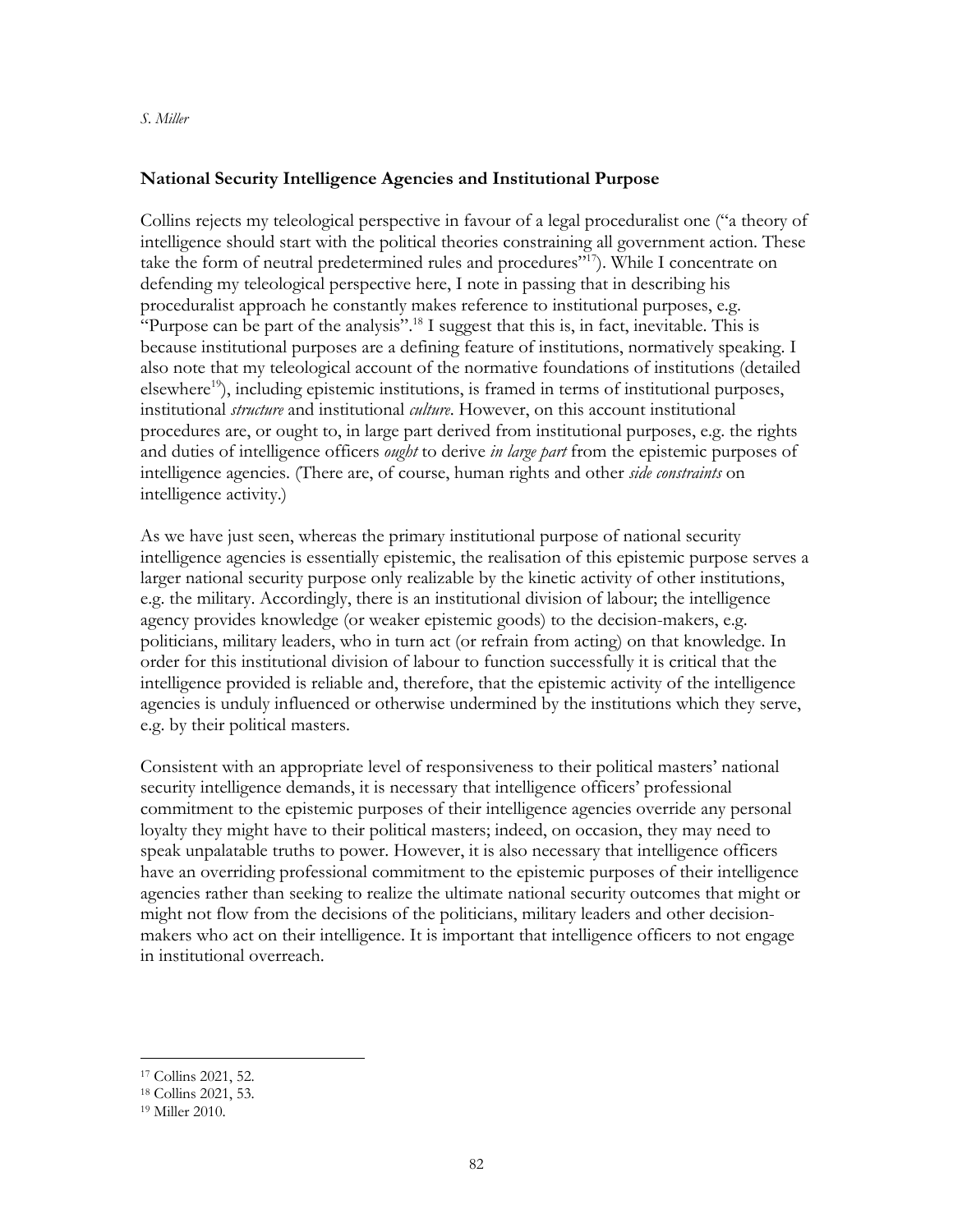

11 (3): 77-84. 2022. https://wp.me/p1Bfg0-6EK

National security intelligence activity is cooperative or joint in nature; indeed, it is a form of institutional activity. Accordingly, it is a species of joint *epistemic* action. <sup>20</sup> The activities of other security agencies are also forms of cooperative, institutional activity and, therefore, they are also species of joint action; however, they are predominantly species of joint *kinetic* activity.

As suggested above, and argued in detail elsewhere, $^{21}$  security agencies are, or ought to be, established to realise collective ends which are collective goods, namely security (to which the relevant citizens have joint rights), and inevitably do so via joint action (including the multi-layered structures of joint action constitutive of organisations). Intelligence agencies are no exception. However, the joint action which they perform is distinctive in that it is essentially joint *epistemic* action (at least, in so far as the intelligence agencies in question do not engage in so-called covert action, such as sabotage, targeted killing and other kinetic activity).

Importantly, joint epistemic action, as is the case with epistemic action more generally, while it is a necessary condition for kinetic action is not a sufficient condition. Rather, roughly speaking, it stands to kinetic action as beliefs stand to action (other than to mental actions, such as judgements), more generally, i.e. it is mediated by affective and, especially, conative (as opposed to cognitive) states, such as intentions, ends and the like. Hence, an intelligence report that Saddam Hussein is building WMDs does not in and of itself cause a kinetic response, e.g. war; rather the kinetic response depends on a decision to act (or not) based in part on the intelligence report but also and in part on some goal or end, e.g. to prevent Hussein from possessing an arsenal of WMDs, i.e. knowledge does not in and of itself generate kinetic action.

As mentioned above, there is a threefold distinction between the institutional, the macro and the micro levels. This threefold distinction brings with it a corresponding three-fold distinction between institutional purposes, macro-level purposes and micro-level purposes. Moreover, these three levels of purpose are nested and interactive, e.g. micro-level purposes can derive from macro-level purposes but, perhaps once acted upon, can also inform macrolevel purposes. Further, the content of institutional purposes is relatively general whereas that of macro-level purposes more specific and that of micro-level purposes highly specific. Finally, as was mentioned above in relation to intelligence officers and decision-makers, the ongoing interactive process between these three levels and, in particular, between the formulation and re-formulation of purposes is not simply circular but also two-way or threeway interactive e.g. between strategic and tactical intelligence purposes.

The general point to be stressed here is that contrary to Collins' gloss on my teleological account that "addressing Intelligence Collection only in relation to a pre-known purpose

<sup>20</sup> Miller, Seumas. 2015. "Joint Epistemic Action and Collective Responsibility" *Social Epistemology* 29 (3): 280- 302.

<sup>21</sup> Miller 2010, 66-76; Miller, Seumas. 2016. "Police Officers, Regular Soldiers, and Normative Institutional Analysis." Chap. 3 in *Shooting to Kill: The Ethics of Police and Military Use of Lethal Force*. Oxford: Oxford University Press.